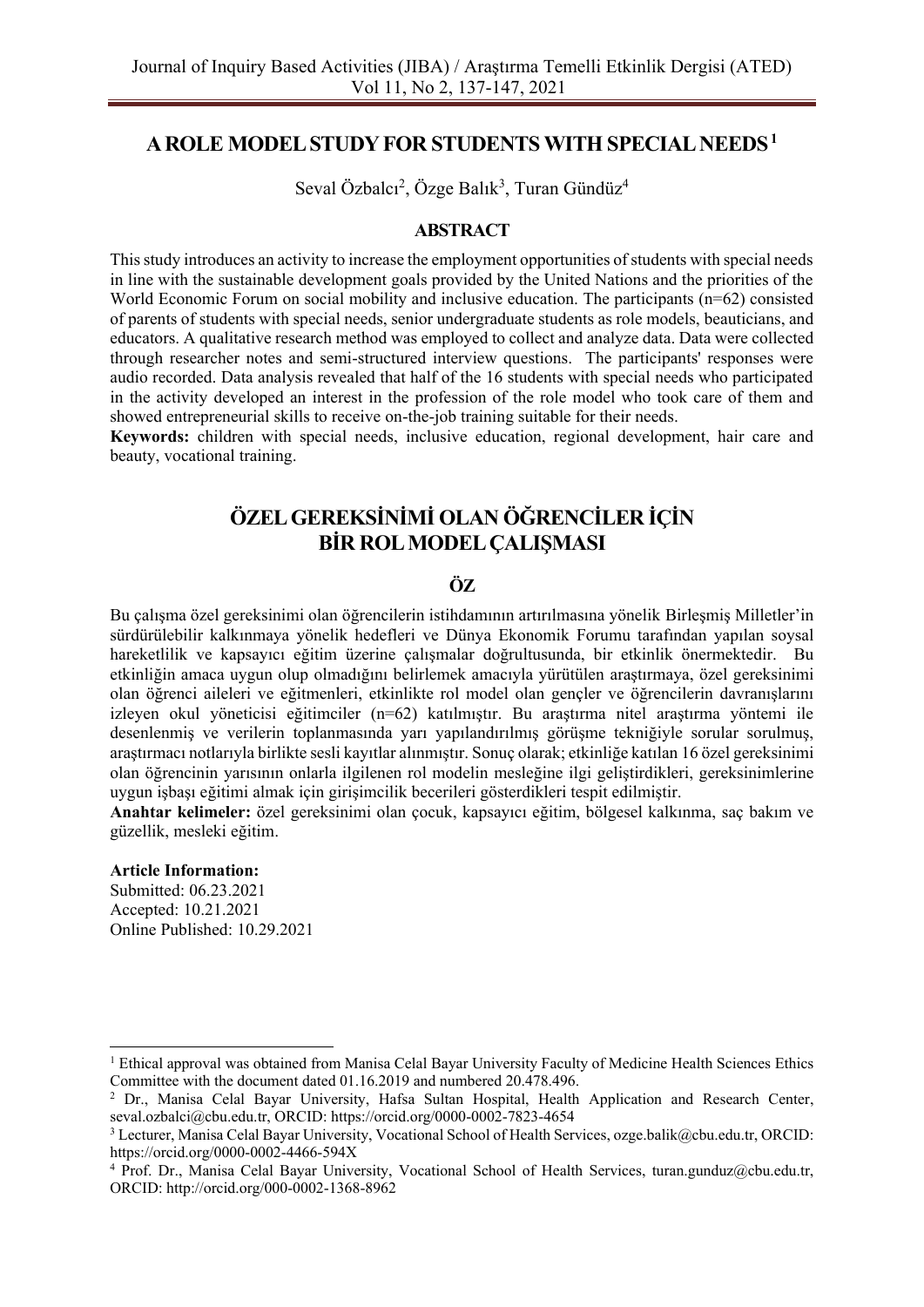## **INTRODUCTION**

Since modern industrial societies, including democratic countries, tend to be mass societies (Aycan, 2002), the disadvantaged groups in the society include those who are most exposed to exclusion. Overcoming this exclusion imposes important roles on all segments of society. As Erol Özmen has briefly explained, regarding this exclusion, the most significant handicap of today's people is that they do not take enough time to understand others who are different from themselves. As the complexity of the formation of human behavior makes it difficult to understand human beings, it is necessary to look at the whole picture (Özmen, n.d.). Having careless attitudes and behaviors in showing empathy increases the barriers in society. These barriers pose insurmountable difficulties for those with special needs in education. Due to these difficulties, when students with special needs drop out of school, their opportunities to acquire a profession are significantly limited.

In recent years, research studies on disadvantaged children have increased in the European Union (EU) and the United States of America. For example, the American Public Health Association (APHA) ranks healthrelated reasons as the first among the reasons for school dropout (APHA, n.d.). This is followed by low academic achievement, low motivation, and socioeconomic disadvantages. Although research on this field in Turkey is insufficient, developing activities and conducting research in this area would decrease the problems that disadvantaged students experience. The studies conducted with these students in Turkey revealed that they suffer more loneliness at school than those who do not have special needs (Görmez & Tekinarslan, 2017). Social participation includes problems that economic theory has just begun to deal with. The World Economic Forum (WEF) recommends first increasing social mobility to overcome these problems and sustain socioeconomic development (WEF, 2020). According to the social mobility index, which defines the development levels of today's societies and developed by WEF, Turkey ranks  $64<sup>th</sup>$ . Although Turkey comes right after Panama and before Colombia in this index ranking, it is far behind all EU countries. This report (WEF, 2020) stated about Turkey that despite a low student-teacher ratio in high school education,

there are many young adults (24.4%) neither in employment nor in education and training. If a significant participation progress can occur in the access to education column (39.6%), the results will be much better. In addition, the report states that there is a low female labor force participation score (32.8%) and that more than a quarter of the workers cannot access employment opportunities. According to the related studies in the literature, physical accessibility is not considered sufficient for increasing social mobility in Turkey (Deniz et al., 2021; Mengi, 2020; Öztabak, 2018). Besides, it is not possible to eliminate barriers without receiving suitable training for employment appropriate to the type of disability, using special equipment and methods. For this reason, it is very important to increase the social mobility of people with special needs for them to contribute to the economy. This can be achieved if they receive inclusive education at an early age to develop appropriate professional skills. This education is not only about the inclusion of the student in school life, but it is also about becoming an individual in social, family, and business life. When this effort serves lifelong learning, a multiplier effect emerges.

Lifelong learning aims to develop skills to raise high socioeconomic individuals who are open to technological developments and improve themselves in all areas of life (Ünal & Adıyaman, 2017). As discussed in the study of Ünal and Adıyaman, informal learning is shaped by formal learning opportunities according to environmental factors. Informal learning, which means learning in all areas of life, comes to the fore in determining the predisposition toward vocational education.

Job shadowing activities based on the masterapprentice relationship, which are recently decreasing, evokes taking a role model. Having a good role model in early childhood has positive effects on identity development. Role models affect the development of identity as the person learns from and imitates the model's behavior as they interact with each other (Çimen, 2019).

When a person with special needs encounters exclusion in education life and drops out of school, he/she is also excluded from qualified employment. The findings of the study by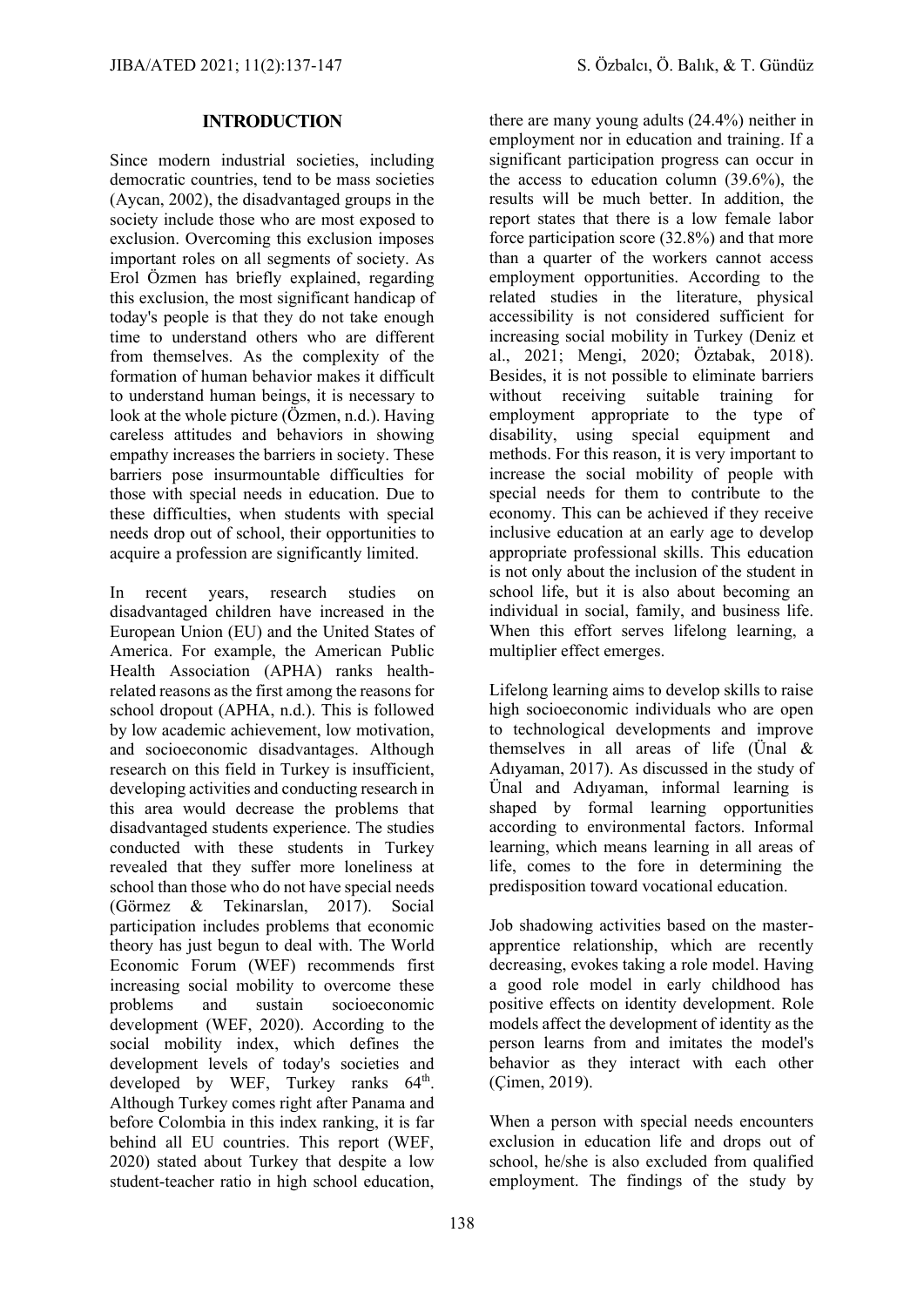Rasmussen and Yıkmış support this view. In addition, the study found that the vocational training and employment of children with special needs were not viewed as sufficient and productive by their mothers (Rasmussen & Yıkmış, 2020). The purpose of the current study is to provide a scientific contribution to the research efforts in the field of disadvantaged groups. The study sought to answer the research question, "Is using the role model approach effective to increase the motivation of students with special needs to get a job and participate in employment?" The answer to this question was obtained by asking semi-structured questions in face-to-face interviews with the participants. These answers were examined in terms of whether the students with special needs developed an interest in choosing a university education or a profession as a result of participating in the activities developed as part of the current study. Students with special needs (SSN) participating in this study were in special classes in four schools affiliated with the Ministry of National Education in Manisa. The young people selected as role models were senior beauty specialists studying at Manisa Celal Bayar University (MCBU), Health Services Vocational School, Hair Care and Beauty Program. This study, which was designed with a multi-disciplinary approach, examined whether the students developed professional orientation and skills when they communicated with a role model.

## **Permits, Preparations and Participants**

Ethical approval for this research was obtained from the Health Sciences Ethics Committee, Board of MCBU Faculty of Medicine with the document dated 01.16.2019 and numbered 20.478.496. Informed Consent Forms were obtained from the parents of SSN for participation in the activity and research. With the approval of the Manisa Governor's Office and the permission of the Provincial Directorate of National Education, the activities were carried out in four schools in two districts. The activities were implemented using the group work method. Preliminary visits were made after communicating with the school administrators via e-mail. In these visits, the school administrators were informed about the planned activity and, they were asked to contact the families. When the school administrators informed the researchers about the days agreed with the families, the work schedule was created. In addition, the types of special needs (sensory, physical, mental) of those who wanted to participate in the study were obtained from the school administrators.

The activities were implemented on 19, 21, 22, and 25 February 2019 and, they each lasted half a day (approximately 3-4 hours). In these activities, personal hair care and beauty treatments were given to 16 SSN and their families. The sample of the research consisted of the people who participated as observers in the activities organized for 16 SSN attending four primary schools in Manisa. Nine men and 53 women observers (n=62) participated in this research with the following roles: 16 SSN parents, nine role models, 17 educators, and 20 beauticians. A qualitative research method was employed to collect and analyze data. Data were collected through researcher notes and semistructured interview questions. The participants' responses were audio recorded and analyzed using qualitative methods.

## **ACTIVITY IMPLEMENTATION**

## **Step 1: Preparation of the Role Models**

Role models (nine beauticians candidates) were selected before the implementation of the activity by using the purposive sampling method. For this, a group of undergraduate students studying in the hair care and beauty program were asked whether they would like to participate in a field study where they would voluntarily act as role models. Those who accepted to be role models were informed about the study and signed consent forms.

The researchers sought role models who had one of the following criteria: having a special need from birth or later, choosing this profession based on a role model in their childhood, and doing this job professionally. Of the role models selected for this study, four had a disability, three had a relative with a disability, and two had a role model in their lives that caused them to choose this profession.

The participating role models received a 15 minute training on disability types and special needs. In this training, the basic communication rules with SSN, how they should behave when someone is interested in them as a role model,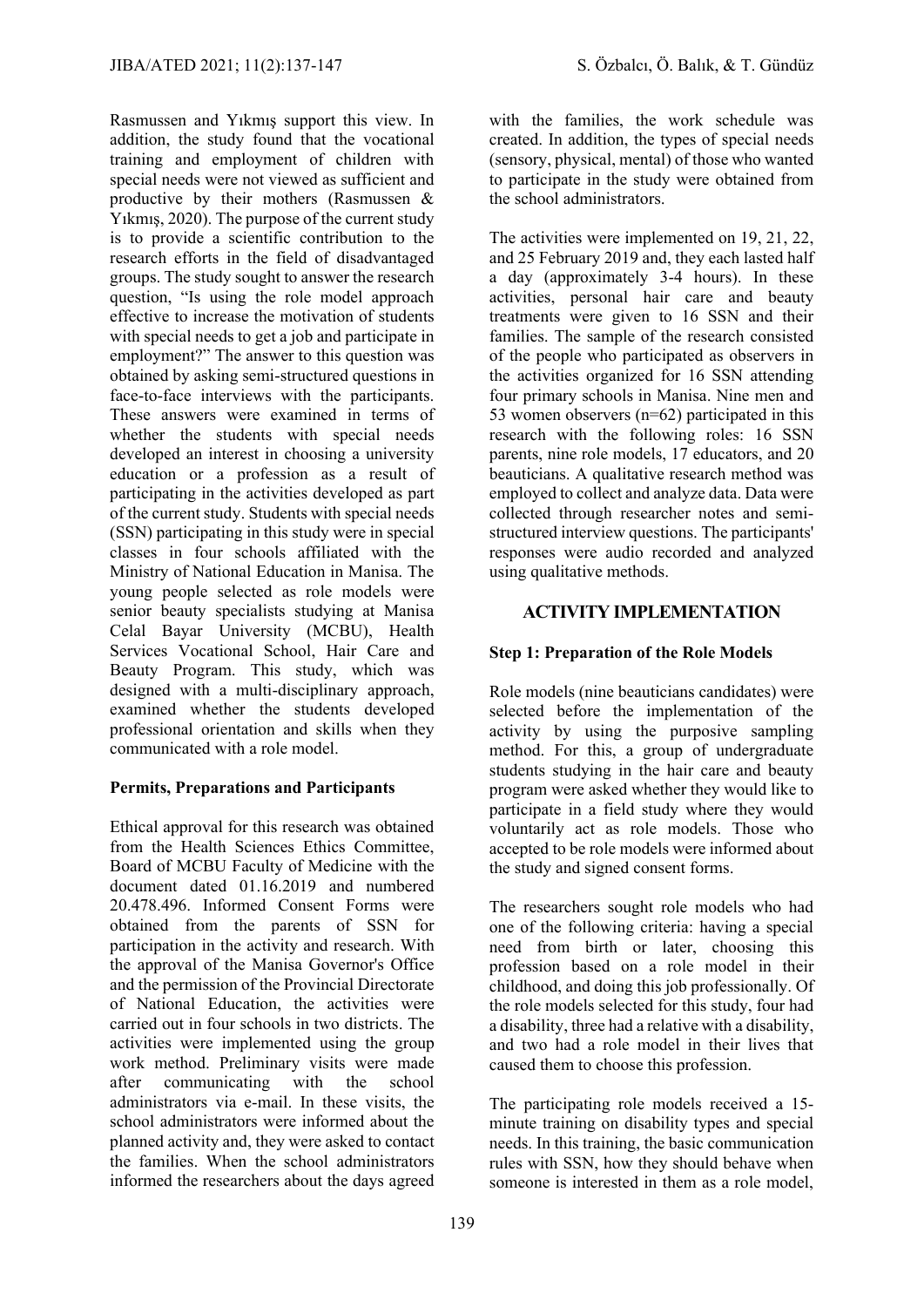the purpose of this study, the importance of being a role model, the planned activity calendar, and the principles to be followed in the implementation of the activities were explained and summarized for the role models. For example, a lecturer explained to the role models some priorities such as the legal and ethical limitations of the activity, personal hair care and beauty treatments without using cutting tools, and the types of special needs.

## **Step 2: Organization of the Activity Room**

A suitable classroom or hall was requested from the school administrations for the activity area. The preparations for the activity were started by taking the role models selected for the activity to the area indicated by each school and placing the tools and materials on a suitable table or school desk in the hall (Photograph 1). The students at each school participated in activity in their school. Parents also participated in the activity with the students. The role models and observer groups that attended each session were different from each other.



**Photograph 1.** Activity Workspace

During the activity, procedures aiming at interactions between the SSN and the role models (e.g., personal care, hair styling, massage, reflexology, eyebrow-mustache removal, Indian henna) were preferred. The necessary hygiene conditions were well looked upon, and procedures were carried out in a safe environment, paying attention to special requirements, without the use of any cuttingdrilling-inflammable tools. Families were also able to bring the consumables used within the scope of the activity. For example, for hair care; blow dryer, comb, brush, hair care lotion, hair band, hairpin, for make-up; eyeshadow, blush, foundation, mascara, lipstick, and for skin and hand care; skincare cream, nail polish, and Indian henna could be brought by the parents.

All materials were limited to those with antiallergic properties. The procedures were first carried out for the parents by the role models. The role models offered suggestions to the parents, and after their approval, they carried out the beauty treatment procedure. Research notes were kept during the activity from this step on. The audio recording was made during the interviews at the end of the activity.

## **Step 3: Parent-Child Interaction**

The trainers suggested that the role models should perform in an open area close to the SSN so that the students have the opportunity to see the procedures applied to their parents. This is important to maintain a closeness where the parent can make eye contact at any time they need to deal with the SSN. Thus, it was ensured that they could develop trust in role models by observing the applications practiced on their parents with a comprehensive understanding. While determining the position of each student during this activity, the most appropriate distance was chosen for them to communicate with the role models. A place has been found for the role model in an aspect that allows the child to monitor the personal care processes of the parent at the same time (Photograph 2).



**Photograph 2. Beauty Treatment for Parents** 

After the beauty treatment was applied to parents, any enthusiastic children were offered a similar procedure carefully under the supervision of their parents. For example, even though some of the students were not comfortable during the procedure, they tried to overcome this with the support of their parents and trainers. Meanwhile, the SSN's reactions to the role model were written in the research notes (Photograph 3). After the beauty treatment, each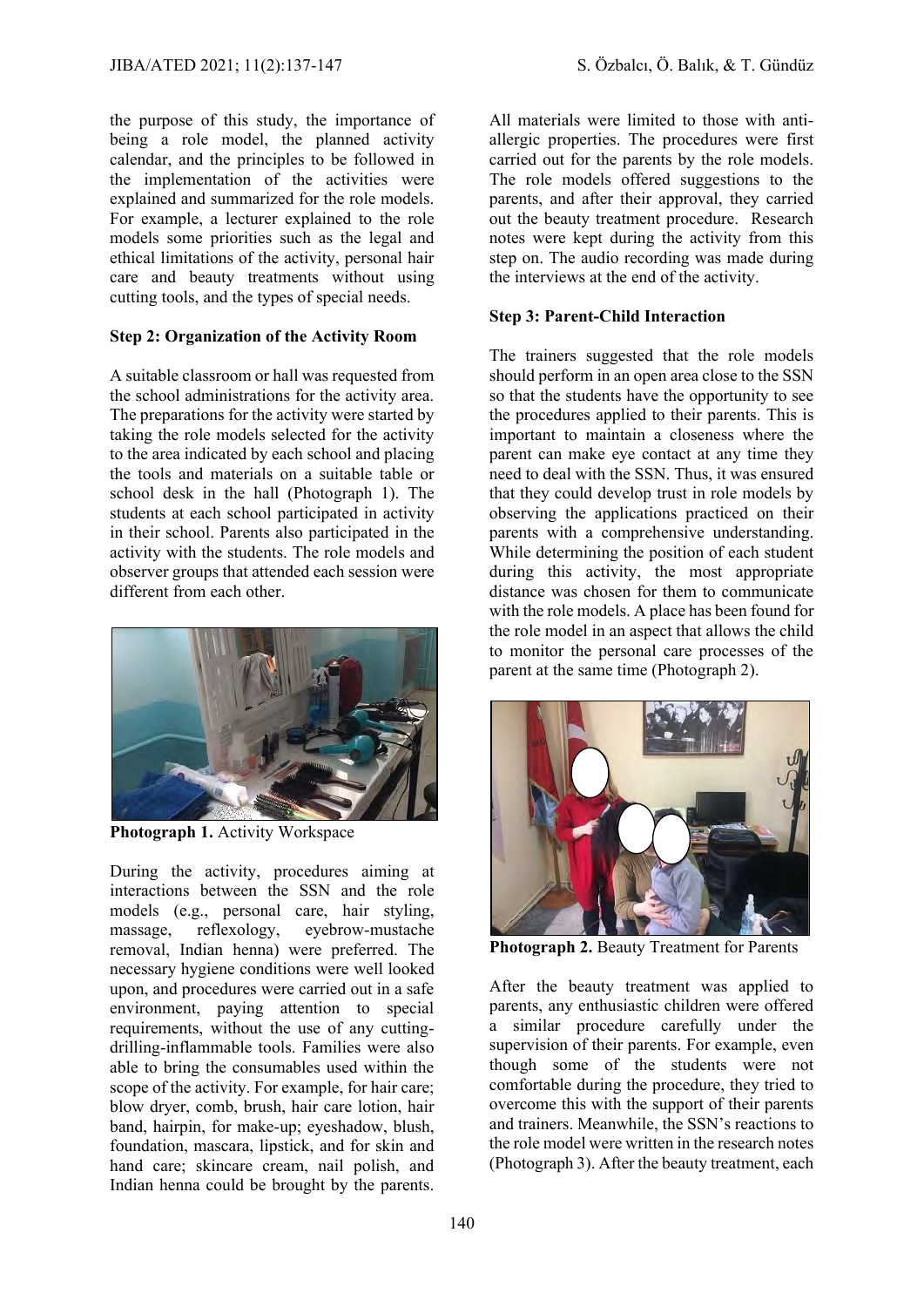SSN wanted to be photographed with his/her role model.



**Photograph 3.** Supervised Care for Children

## **Step 4: Communication with the Role Model**

The activity was planned in a way to allow comfortable communication between the parents and the SSN. However, when the SSN began to communicate with the role model, the parent could move to a point outside the child's visual field. The procedures were applied at an angle that the parents could easily see their children. A mother emphasized that her child allowed a stranger to touch his hair for the first time in this activity. The teachers and parents of the SSN particularly specified such behaviors as a positive development. In this activity, all students gave very positive reactions to their mothers being happy after their personal care.

Throughout the whole process, attention was paid to ensure that the educator or parent did not interrupt the relationship that the child developed with the role model. An SSN, who avoided participating in the group before communicating with the role model and was shy in entering the classroom, exhibited positive attitudes when the role model cared for his parent. As the role models used the beauty care materials, the SSN showed interest in them and started touching beauty materials such as nail polish, lipstick, and jelly used in hair and skin care. After a while, they wanted to buy and use these materials, described as a positive attitude by their families.

During the activity, the SSN asked the role models how they could be more good-looking, what profession they could do in the future, and their university expectations (Photograph 4).

Two out of every four students participating in the activity in all four schools showed a special interest in the profession of the role model. The families of two students with a hearing impairment explained that they would be looking for opportunities on whether this profession would be suitable for their children and said that they weren't aware of the existence of such a department at the university.



**Photograph 4.** Student-Role Model Interaction

#### **Step 5: Supervising the Applications**

A professional haircare specialist who attended the activity as a supervisor answered all the questions about the procedures applied to the participants during the activity (Photograph 5). For example, questions were asked about the haircut styles, the type of shampoo according to the hair type, and how the role models applied braiding or blow-drying procedures.



**Photograph 5.** The Classroom Environment

An expert supervisor determined each material used in the applications by the role models in all schools. Especially heat-requiring processes such as blow-drying and styling were carried out under the direct supervision of the expert supervisor. When someone needed a haircut, the expert specialist intervened and took care of this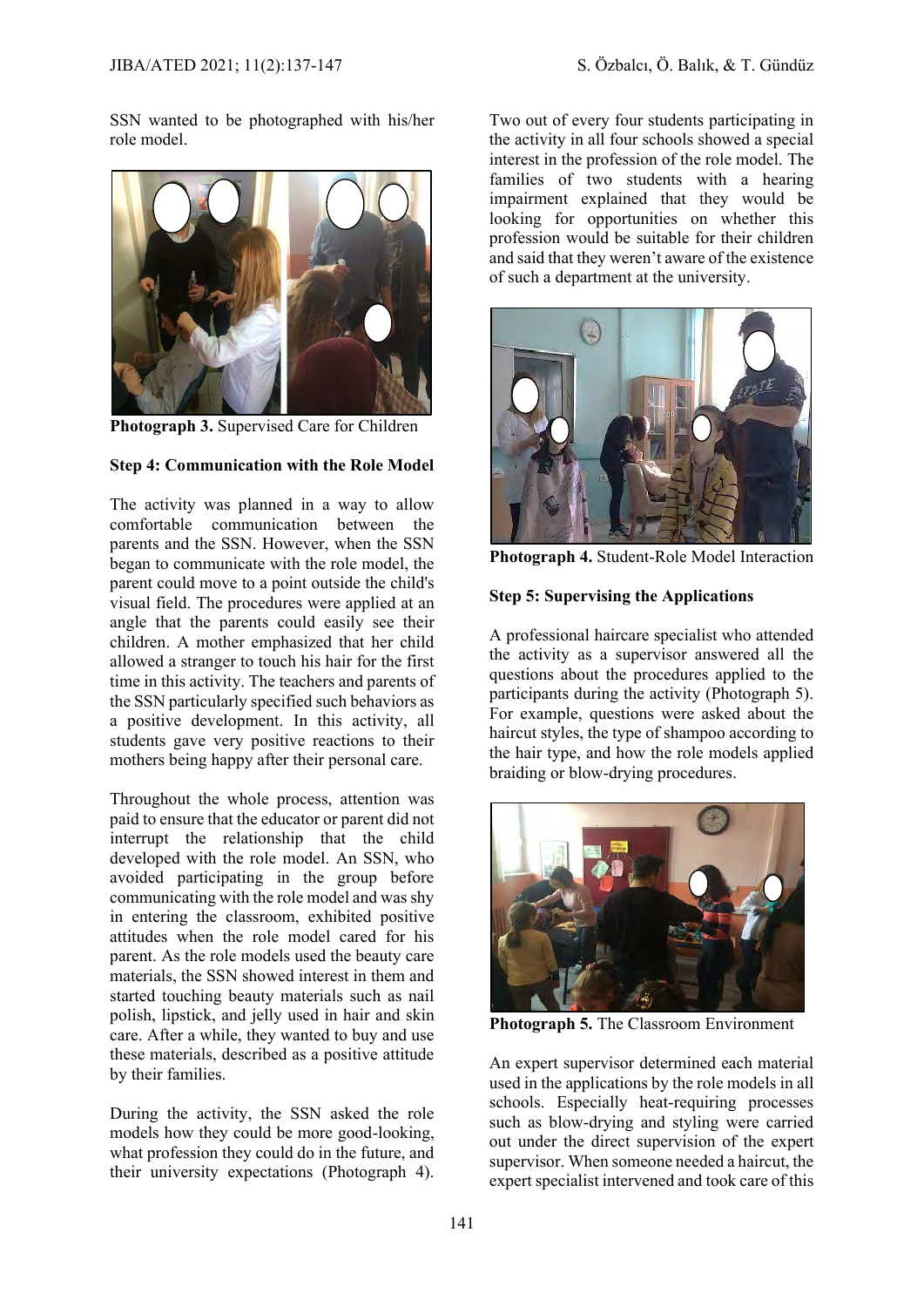procedure one-on-one (Photograph 6). In some types of special needs, children might overreact when they are touched. For example, while children with Down syndrome were extra sensitive in this regard, in a case with multiple disabilities, it was necessary to wait for a while for the child to calm down.



**Photograph 6.** Expert Intervention on Haircut

## **Step 6: Face-to-face Meetings**

Before starting the interviews, the researchers gave a general briefing to the participants about the interview questions and the purpose of the interview (Photograph 7). It was shared with the parents that the choice of profession is one of the most important decisions in life, and their feelings and thoughts about the future of their children were asked. This briefing aimed to explain which endeavors are considered a profession, what can be done for gaining professional skills at an early age, and the possible effects of a professional role model on children.

Some of the questions asked in the research are given in the section titled "Evaluation of the Activity." Semi-structured questions were asked to the participants one by one without taking their names, the answers were coded with numbers assigned to the participants, and the voice recordings were saved by using the same numbers (Photograph 8).

It was observed that the happiness of the parents due to receiving beauty and personal care increased the willingness and interest of the students to participate in the activity. Regarding this observation, the parents of SSN highlighted that they were very satisfied with this activity since they could not get beauty and personal care for a long time. This positive feedback revealed the high motivation of the SSN

mothers, who did not have time for themselves because of spending all their time on their children.



**Photograph 7.** Briefing with the Parents



**Photograph 8.** Volunteer Consent and Audio Recording

## **EVALUATION OF THE ACTIVITY**

In this research study, the participants answered semi-structured interview questions after being informed about the interview process. Additional questions were also asked to get more detailed information. Before the actual interview, the semi-structured interview form was piloted with three people, and the questions were evaluated in terms of clarity. The data obtained from the pilot interview were excluded from the analysis as the people who answered the questions were not participants. During the actual interviews, the researchers took notes about the participants' flexibility, response rate, non-verbal behavior patterns, instant reactions, and any additional impressions. In the face-toface interviews with the participants, specific attention was paid to their privacy. Approximately 60% of the participating individuals are relatives of SSN. The gender distribution of the SSN was equal in the activities.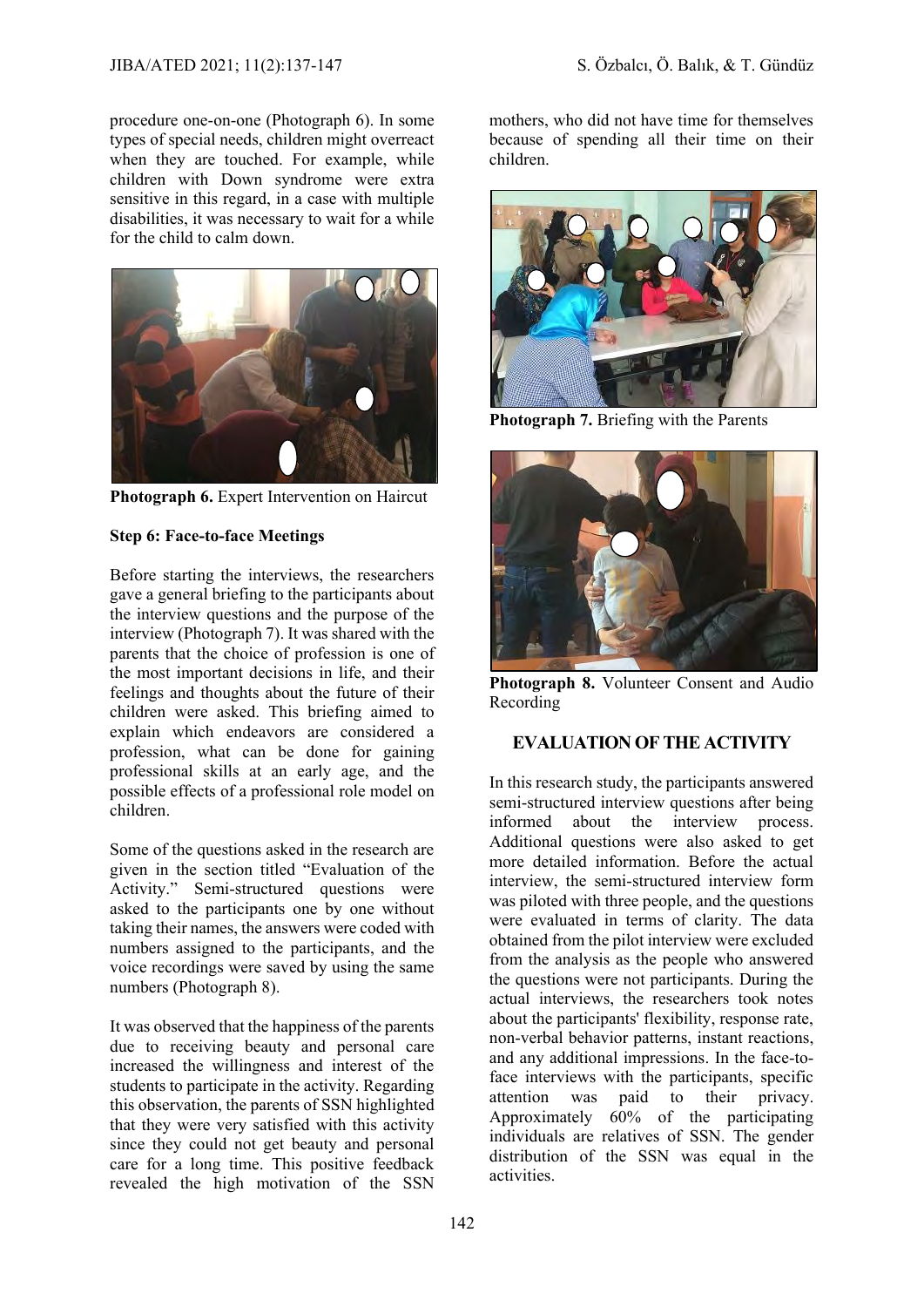Most SSN parents did not have a regular income or they earned below the minimum wage and received family support. Table 1 shows the sociodemographic characteristics of the participants. Studies on disadvantaged groups are limited in the literature (Banks et al., 2018). Therefore, it is important to conduct more research studies in this area to understand the dropout reasons of the economically disadvantaged groups.

|                                    | n  | $\frac{0}{0}$ |
|------------------------------------|----|---------------|
| Gender                             |    |               |
| Women                              | 53 | 85,5          |
| Man                                | 9  | 14,5          |
| Education                          |    |               |
| Primary                            | 8  | 13,1          |
| Secondary                          | 16 | 26,2          |
| University                         | 37 | 60,7          |
| Residency                          |    |               |
| Rural area                         | 6  | 9,6           |
| City town                          | 44 | 71,0          |
| Metropol                           | 3  | 4,8           |
| Other                              | 9  | 14,5          |
| <b>Work Condition</b>              |    |               |
| Family support                     | 20 | 34,5          |
| Scholarship                        | 9  | 15,5          |
| Job/Profession                     | 17 | 29,3          |
| Other                              | 12 | 20,7          |
| Economic Income Level ( <i>t</i> ) |    |               |
| $0 - 1000$                         | 17 | 30,4          |
| 1000-2000                          | 19 | 33,9          |
| 2000-3000                          | 8  | 14,3          |
| 3000                               | 12 | 21,4          |
| Disadvantaged Status               |    |               |
| Mother education                   | 53 | 86            |
| (Primary/Secondary)                |    |               |
| Father education                   | 45 | 72            |
| (Primary/Secondary)                |    |               |
| Having a separated family          | 36 | 58            |
| Having a migrant                   | 26 | 41            |
| background                         |    |               |

**Table 1.** Sociodemographic Characteristics

Content analysis was carried out by archiving the records of the questions (audio, photograph, image) asked to the participants about the activity and combining and interpreting similar data. This process was in the form of prereading, qualitative data coding, identifying the emerging themes, and reporting the findings. Of the 62 participants, 85.5% were female (n=53) and 14.5% were male (n=9).

The opinions of the educators, parents, role models, and beauticians regarding the effects of the activity on the vocational qualifications of the SSN were asked, and the collected data were examined through content analysis. The participants' responses were summarized in tables. Table 2 shows some of the questions asked to the participants. Additional questions were also asked as needed to find out any special evaluations and personal opinions.

#### **Table 2.** Semi-Structured Questions

Question 1. Are you willingly sending your child to school? Which profession would you like him/her to choose?

Question 2. Have you participated in any scientific activity voluntarily in your life?

Question 3. Do you think that children with special needs can get a job?

a. Pre-project expectations: ........

b. Post-project reflections: ........

Question 4. In general, how would you describe your feelings (emotional status) in one word? (As a follow-up question, the emotional state during the activity was asked.)

Question 5. What is the education, occupation, and working status of the mother? Who is raising the child? Who is taking care of him/her?

Question 6. Is there a family immigrant background?

Question 7. How is the economic situation of your family? Do you receive any support?

Question 8. Are mom and dad living together? The number of members in your family and who lives in the house where the child is raised? Is there any role model for the child?

Question 9. What kind of effects did the activity have on your child?

Question 10. Can you summarize your views on the employment of the disabled after participating in the activity?

The responses showed that the participants' views changed a hundred percent compared to their initial opinions at the beginning of the activity. In the first question, all parents stated that they willingly send their children to school. Regarding the choice of profession, three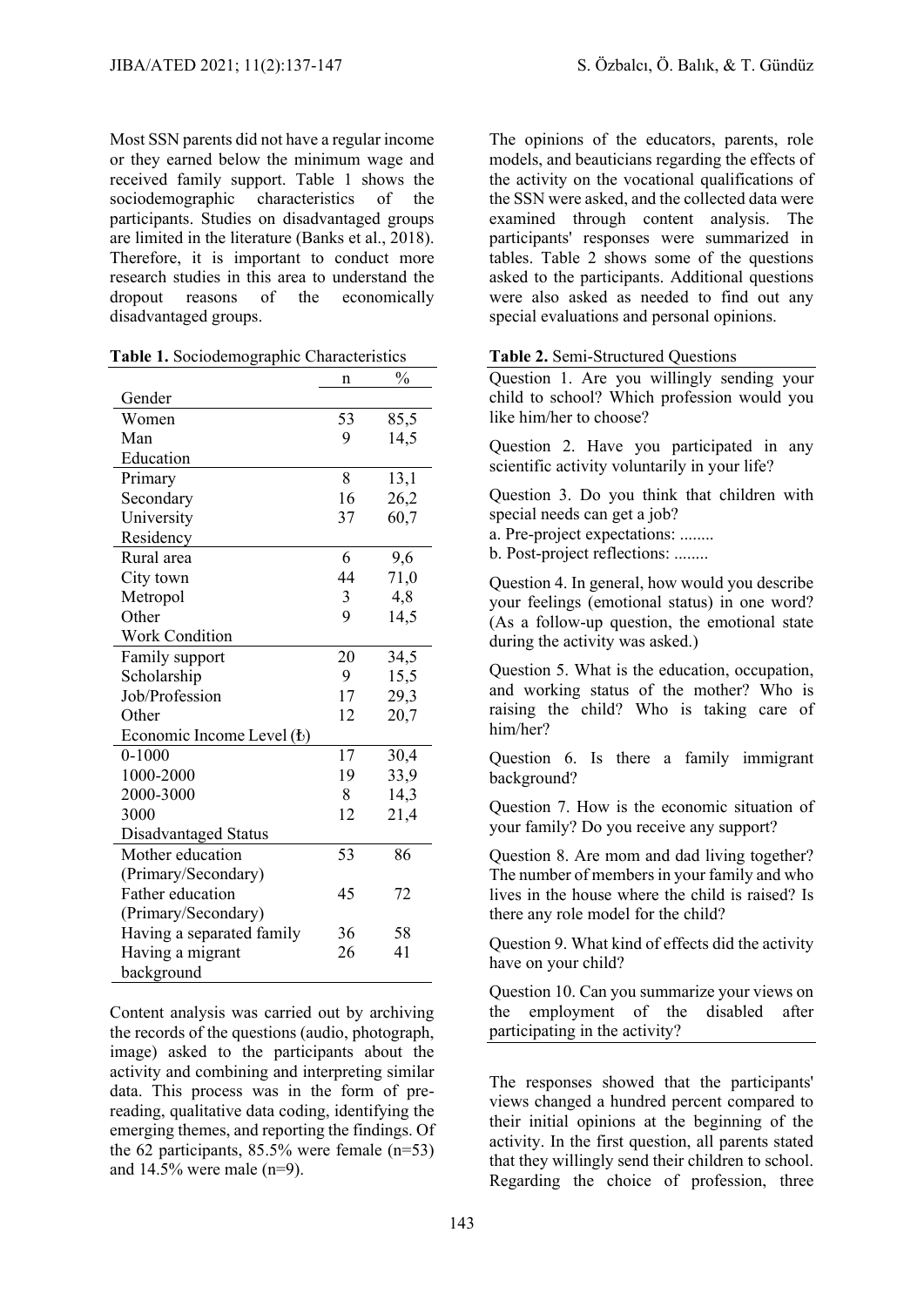participants expressed that they could motivate their children towards this profession by saying "I would not even think that my child would be interested in this profession." While all parents stated that they wanted their children to choose a job that would make them happy, one-third of them implied by body language that they were hopeless due to their child's special needs.

One of the districts where the activity took place is in a rural area close to the villages. The transportation of students coming to these schools from rural areas was with a companion from the family. One reason for this is insufficient accessibility. However, three mothers explained that inadequacies in self-care also caused the SSN to need their mothers during the school days. Another reason expressed by these mothers is that other students and parents do not know how to communicate with SSN. The number of participants with this view was 15, and the number of parents was four.

The findings showed that the families of SSN living in rural areas did not have any means of financial and moral support for their children to attend school. In this context, two parents expressed their concerns about this issue and that they never thought that it would be possible for their child to have a profession. Half of the parents stated that they noticed apprenticeship tendencies in their children in this activity, and they would do their best to develop this tendency. Table 3 presents the participants' opinions on children's employment.

**Table 3.** Opinions on Vocational Skills

| Answers                         |    |    |
|---------------------------------|----|----|
| Yes, they can overcome the      | 31 | 50 |
| obstacles                       |    |    |
| Yes, they can do some work.     | 51 | 82 |
| Partly, if effectively learned. | 25 | 40 |
| No, no job qualification.       | 10 | 16 |
| No, they cannot be employed.    | 20 | 32 |

The third and ninth questions asked the participants about their observations and evaluations of the SSN with a focus on business and entrepreneurship. In the eighth question about the nuclear family, it was asked whether there was any role model or professional person in the child's close environment. Two of the SSN parents at the school in the city center stated that they had a relative that they could take as role models. One-third of the children who participated in the activity showed a tendency to acquire a profession. For example, they expressed their desire to get a university education and start their own business in the future, in the dialogues within the family, by saying, "I want to do hairstyle like this older sister/brother," "Can I braid too?"

When the role model activity is implemented with hair care and beauty program students, it includes the development of self-care skills in daily activities. This activity can be developed and enriched for different professional fields. The current implementation met two important needs that support the school attendance and social participation of SSN. These needs are:

1. learning self-care skills and

2. the development of basic communication skills.

If the role model activity is generalized, students with special needs will have more opportunities to participate in society as individuals with higher socioeconomic status. Table 4 shows the contributions of this activity to the social mobility of SSN in accordance with the WEF priorities discussed at the beginning of the study.

|       | Table 4. Contributions According to Special |  |  |
|-------|---------------------------------------------|--|--|
| Needs |                                             |  |  |

|  | Level                                             | Area                                     | Equipment and<br>Facilities                                 |  |
|--|---------------------------------------------------|------------------------------------------|-------------------------------------------------------------|--|
|  | 1 Self-care<br>skills                             | Individual,<br>social<br>skills          | A role model with<br>appropriate approach<br>for disability |  |
|  | 2 Participation<br>in social life                 | Sensory,<br>physical<br>adequacy         | Accessibility,<br>arrangements,<br>materials                |  |
|  | 3 Specializa-<br>tion.<br>education,<br>workplace | Psycholo-<br>gical,<br>social<br>support | Inclusive workplace,<br>school and<br>work order            |  |

The areas of special need associated with role model activity can be explained at three levels. The first level is self-care skills. Without these skills, individuals may be inadequate in socializing and adapting to the environment and face peer exclusion. Activities like the one shared in this study might contribute to the development of these skills, which are at the first step of Maslow's hierarchy of needs. Furthermore, they can help with preventing peer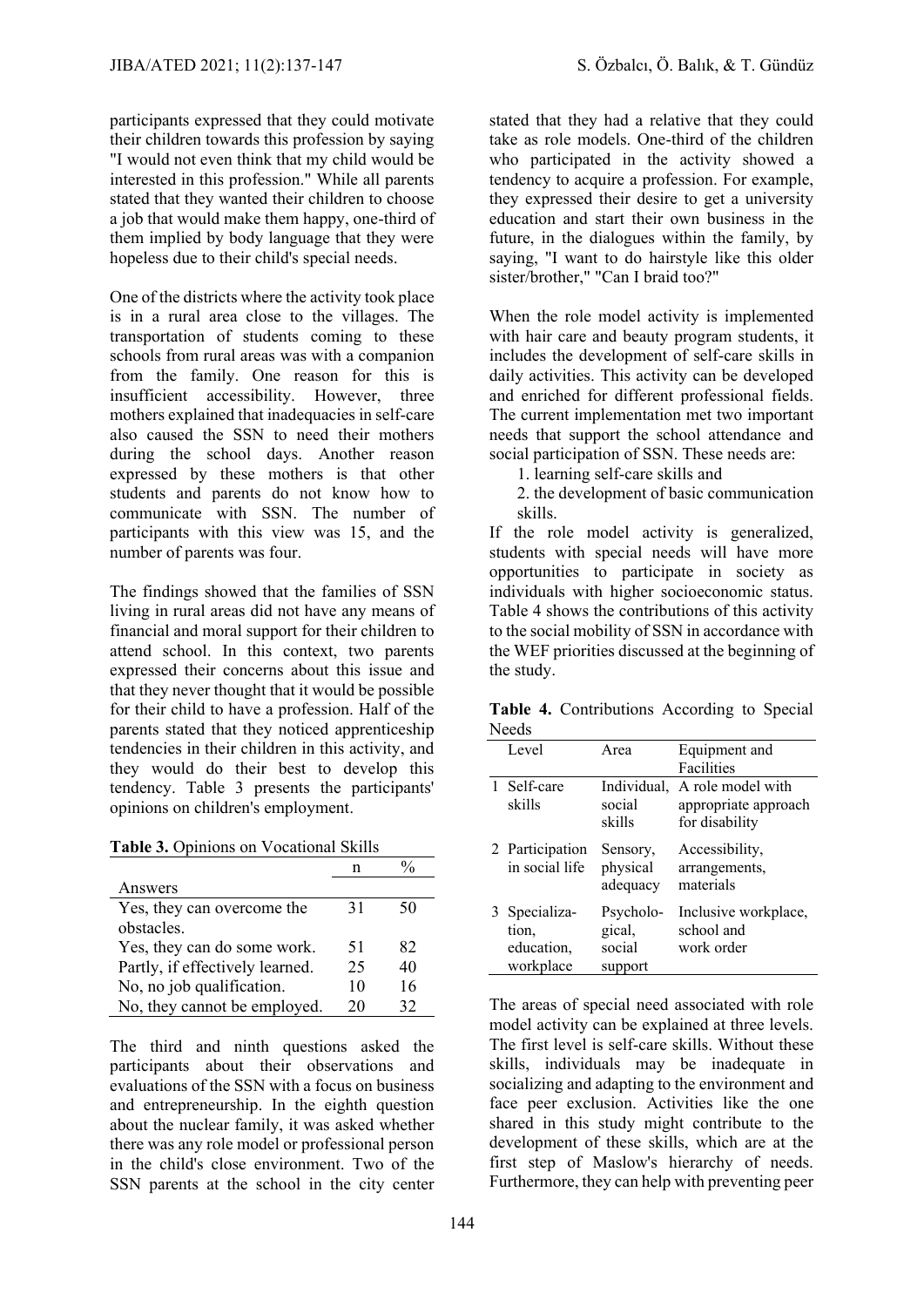exclusion and lack of security that are at the second step of the hierarchy.

Physical and sensory limitations determine the second level of the hierarchy of the needs pyramid. This can be improved with on-the-job training when accessibility is increased with special equipment for professional skills that require a master-apprentice relationship, as was done in the current role model activity. These skills can also contribute to meeting the needs of belonging, love, and being valued, which are the basis of being an individual.

Role model activities support SSN's development as a socio-economic individual within the work/school environment in a third dimension. With this contribution, it seems possible for SSN to more easily overcome the inadequacies that require psychosocial support for choosing a field of specialization and effective participation in employment. The positive developments of SSN towards a profession can provide an increased value to the extent that they reduce their dependence on others.

## **CONCLUSION and SUGGESTIONS**

It is desirable that the professional inclination is not directed towards a type of work that is done occasionally with pleasure but to provide a basic livelihood. For this, vocational training should be based on systematic knowledge content. In addition to the content training, discipline, morality, principles, and rules should be included in vocational education to teach the behavioral standards of the people who practice this profession.

Employment opportunities may increase for the children when this education takes place in accordance with their special needs. It has been known from master-apprentice relationships many years ago that having a role model has an important place in the background of choosing a profession. If a child has a role model in his environment at an early age, professional skills can be transferred through cognitive and social learning.

According to Karaboğa, today's young generation imitates role models who appear on media, and the orientation to a profession is limited for these young people (Karaboğa,

2019). Instead of professional skills, the concepts of reward and punishment are reinforced within this context. There are studies by Gander and Gardiner reporting that the environment in which children grow up shapes their social relations as well as their personality development and behavior (Gander & Gardiner, 2015).

Communication is a skill gained within the family as the most important tool in establishing social relations. For this reason, it was determined whether the professional interests and skills of the SSN developed positively by examining the participant observers' reflections on the SSN who communicated with a professional role model during the activity. This development was evident as half of the 16 SSN asked questions about the practice of the profession and expressed that they wanted to study this field at the university. The most significant awareness gained with this activity is that although all mothers never thought about the possibility of hair care and beauty profession being a good option for their children, they were very interested in it when they learned that there was such a department at the university. In addition, particularly the children of SSN mothers (eight SSN) who participated in the activity by receiving personal and beauty care showed a clear interest in the profession while working with the role models.

The main limitation of the study is that it was limited to four schools in Manisa. The researchers recommend expanding the scope of this study in future activities (within the budgetary resources) by involving role models from different professions and studying the professional interest and orientation of SSN in schools in rural areas. In this activity, the participants were predominantly from five disadvantaged groups. Research questions can be adapted for different groups. The disadvantaged groups that participated in the current study are as follows:

- 1. low-educated parents,
- 2. single parent (parents separated),
- 3. those with a migrant background,
- 4. those from low-income households, and
- 5. persons with disabilities or disabled relatives.

The participants responded to semi-structured questions asking about their sociodemographic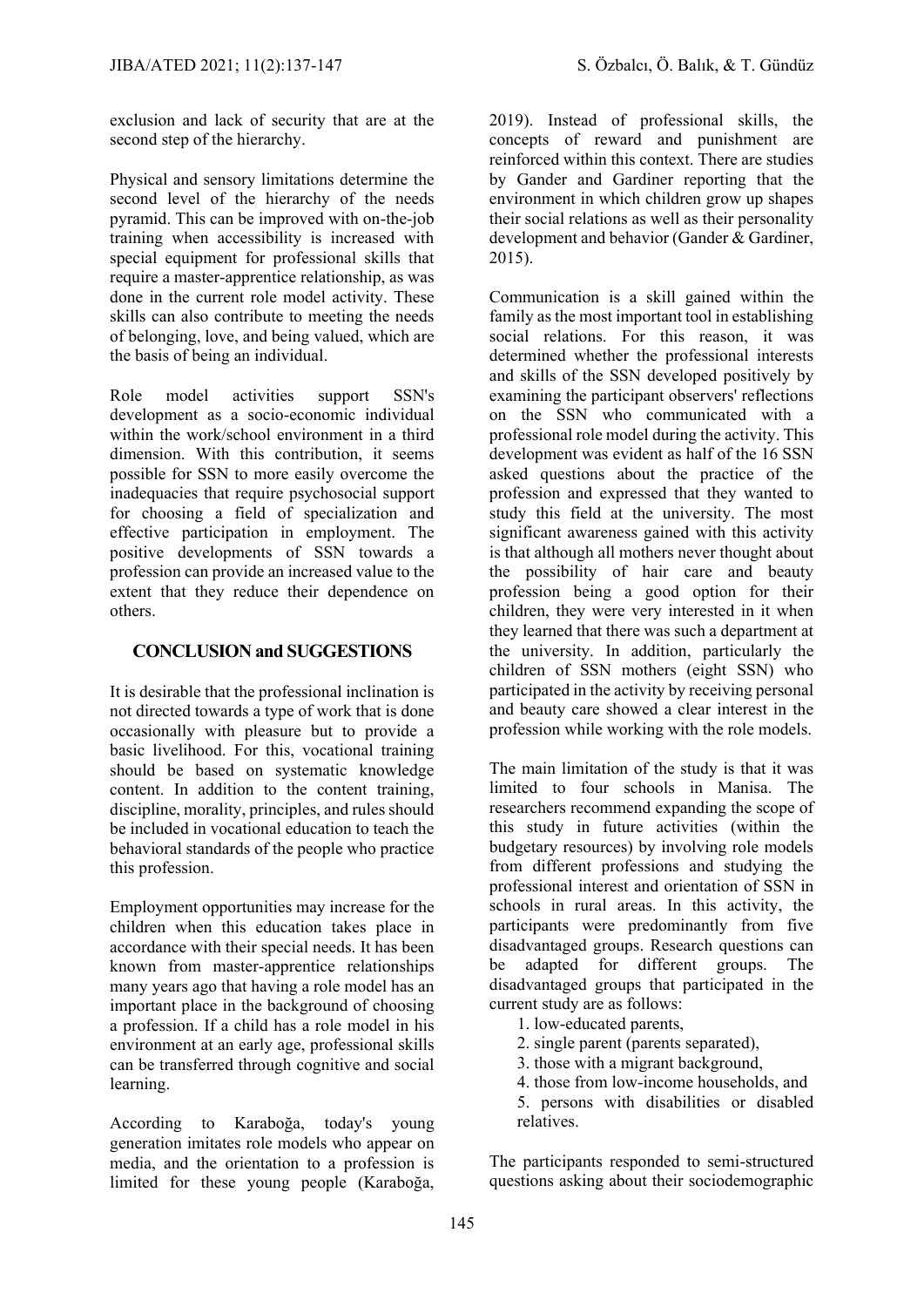characteristics. Unlike the ones in the city center, the parents in the rural areas stated that their biggest problem was school transportation. SSN mothers whose children come to school from rural areas expressed that they take their children to school by public transportation every day. Both the school administrators and the educators confirmed that these children usually come to school on certain days, accompanied by their parents, especially their mothers, despite financial and transportation difficulties. The sustainability of education is at a significant risk for SSN who do not have sufficient socio-economic power. They receive education with the efforts of their mothers. Mothers and school administrators expressed that the rural areas lack resources in this regard, although students are provided with transportation services in the central districts. This situation not only prevents students' fair access to education, but also causes the family to be impoverished, and as a result, the

education, development, and social participation of SSN is restricted. As it is widely accepted, spending time with

meaningful activities and gaining skills useful in daily life is an important process that brings individual success to students (Brazendale et al., 2020; Okcu & Sözbilir, 2017). This study aimed to plan appropriate activities for children with special needs to help them play educational games, socialize by learning, and gain basic self-care skills. In Turkey's EU accession process, sustainable and effective projects can be developed by adapting the role model activity in cooperation with universities and schools. The researchers recommend that educators cooperate on new vocational education laws, regulations, and policies in order for such projects to be implemented successfully.

## **REFERENCES**

- American Public Health Association. (n.d.). *Preventing dropout*. http://www.schoolbasedhealthcare.org/ key-issues/preventing-school-dropout
- Aycan, N. (2002). *Sağlık yüksekokulları için sağlık sosyolojisi [Health sociology for health schools].* Celal Bayar Üniversitesi Yüksek Öğrenim Vakfı Yayınları.
- Banks, L. M., Kuper, H., & Polack, S. (2018). Correction: Poverty and disability in low-

and middle-income countries: A systematic review. *PLOS ONE 12*(12). https://doi.org/10.1371/journal.pone.020 4881

- Brazendale, K, Brazendale, A., Garcia, J., Leahy, N., Mcdonald, A., Kenney, M., Weaver, G., & Beets, M. W. (2020). Breaking tradition: Increasing physical activity and reducing sedentary time of children with developmental disabilities. *Disability and Health Journal*, *13*, 1-5. https://doi.org/10.1016/j.dhjo.2019.1008 69
- Çimen, L. K. (2019). Eğitim fakültesi öğrencilerinin rol model tercihleri [Role model preferences of faculty of education students]. *Manas Sosyal Araştırmalar Dergisi*, *8*(1), 88-110.
- Deniz, M., Kocaman, E., & Topuz M. (2021). Salihli şehrinde aile sağlığı merkezlerine erişilebilirliğin CBS ile analizi [An analysis of accessibility to family health centers in Salihli via GIS]. *Turkish Studies*, *16*(1), 187-201. https://doi.org/10.7827/TurkishStudies .47333
- Gander, M. J., & Gardiner, H. W. (2015). *Çocuk ve ergen gelişimi [Child and adolescent*  development] (8<sup>th</sup> ed.) (A. Dönmez & H. N. Çelen, Trans.). İmge Kitabevi.
- Görmez, A., & Tekinarslan, İ. Ç. (2017). Kaynaştırma sınıflarındaki özel gereksinimi olan ve olmayan öğrencilerin yalnızlığını yordamada algılanan sosyal desteğin etkisi [The effect of perceived social support on predicting loneliness of students with and without special needs in inclusive classrooms]. *PAU Eğitim Fakültesi Dergisi*, (42) 15-28. https://doi.org/10.9779/PUJE828
- Karaboğa, M. T. (2019). Lise öğrencilerinin rol model tercihlerine ilişkin bir çalışma [A study on the role model preferences of high school students]. *Mersin Üniversitesi Eğitim Fakültesi Dergisi*, *15*(2), 363-391. https://doi.org/10.17860/mersin efd.537859
- Mengi, A. (2020). Engelli bireylerin adalete eşit erişilebilirlik konusunun incelenmesi: Van ili örneği [An investigation of equal accessibility to justice for individuals with disabilities: The case of Van province]. *Journal of Social Policy*